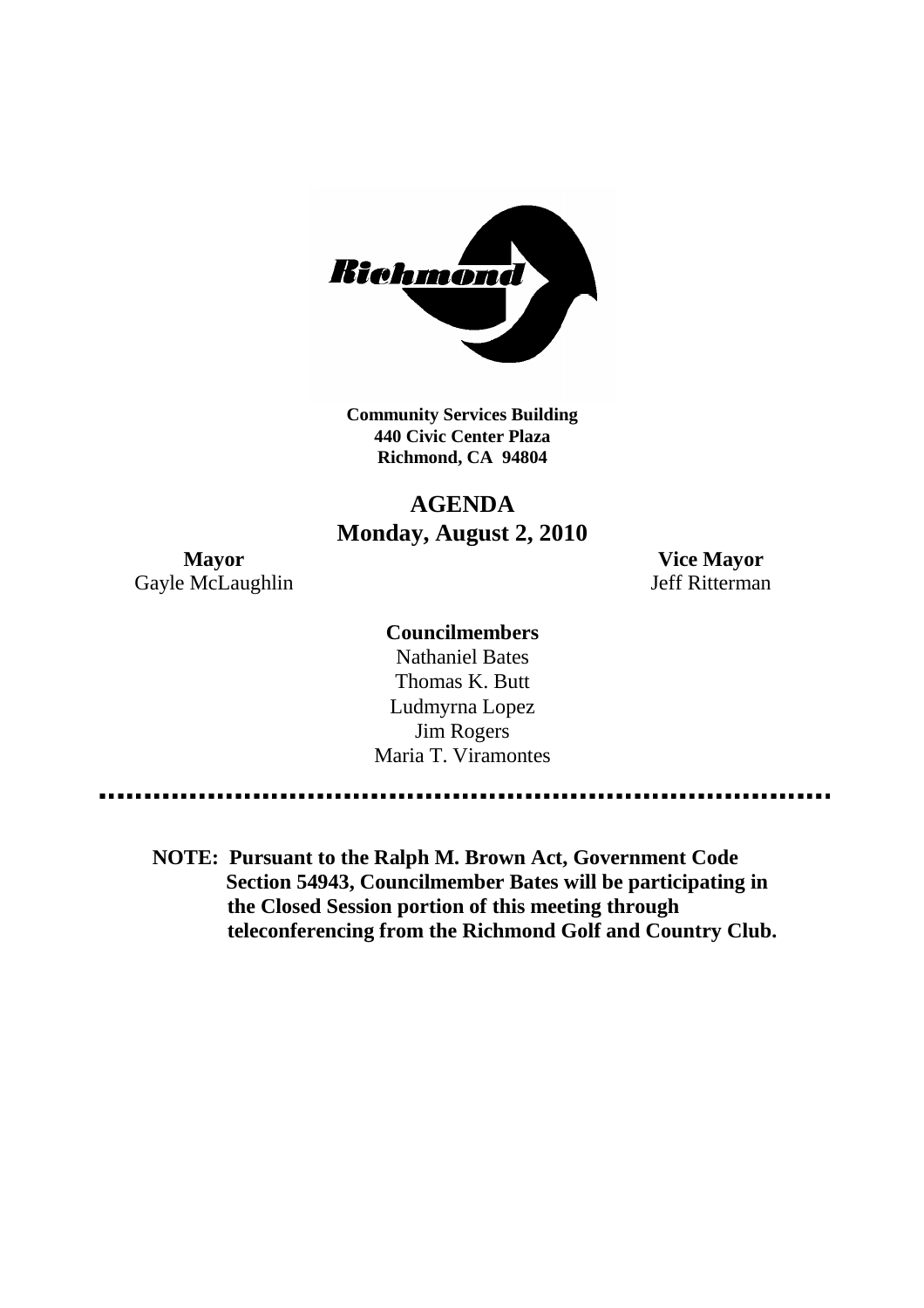# **MEETING PROCEDURES**

The City of Richmond encourages community participation at its City Council meetings and has established procedures that are intended to accommodate public input in a timely and time-sensitive way. As a courtesy to all members of the public who wish to participate in City Council meetings, please observe the following procedures:

**PUBLIC COMMENT ON AGENDA ITEMS:** Anyone who desires to address the City Council on items appearing on the agenda must complete and file a pink speaker's card with the City Clerk **prior** to the City Council's consideration of the item. Once the City Clerk has announced the item and discussion has commenced, no person shall be permitted to speak on the item other than those persons who have submitted their names to the City Clerk. Your name will be called when the item is announced for discussion. **Each speaker will be allowed TWO (2) MINUTES to address the City Council on NON-PUBLIC HEARING items listed on the agenda.**

**OPEN FORUM FOR PUBLIC COMMENT:** Individuals who would like to address the City Council on matters not listed on the agenda or on **Presentations, Proclamations and Commendations, Report from the City Attorney, or Reports of Officers** may do so under Open Forum. All speakers must complete and file a pink speaker's card with the City Clerk **prior** to the commencement of Open Forum. **The amount of time allotted to individual speakers shall be determined based on the number of persons requesting to speak during this item. The time allocation for each speaker will be as follows: 15 or fewer speakers, a maximum of 2 minutes; 16 to 24 speakers, a maximum of 1 and one-half minutes; and 25 or more speakers, a maximum of 1 minute.**

## **SPEAKERS ARE REQUESTED TO OCCUPY THE RESERVED SEATS IN THE FRONT ROW BEHIND THE SPEAKER'S PODIUM AS THEIR NAME IS ANNOUNCED BY THE CITY CLERK.**

**CONSENT CALENDAR:** Consent Calendar items are considered routine and will be enacted, approved or adopted by one motion unless a request for removal for discussion or explanation is received from the audience or the City Council. A member of the audience requesting to remove an item from the Consent Calendar must complete and file a speaker's card with the City Clerk **prior to the City Council's consideration of Agenda Review.** An item removed from the Consent Calendar may be placed anywhere on the agenda following the City Council's agenda review.

*The City Council's adopted Rules of Procedure recognize that debate on policy is healthy; debate on personalities is not. The Chairperson has the right and obligation to cut off discussion that is too personal, too loud, or too crude.*

**\*\*\*\*\*\*\*\*\*\*\*\*\*\*\*\*\*\*\*\*\*\*\*\*\*\*\*\*\*\*\*\*\*\*\*\*\*\*\*\*\*\*\*\*\*\*\*\*\*\*\*\*\*\*\*\*\*\***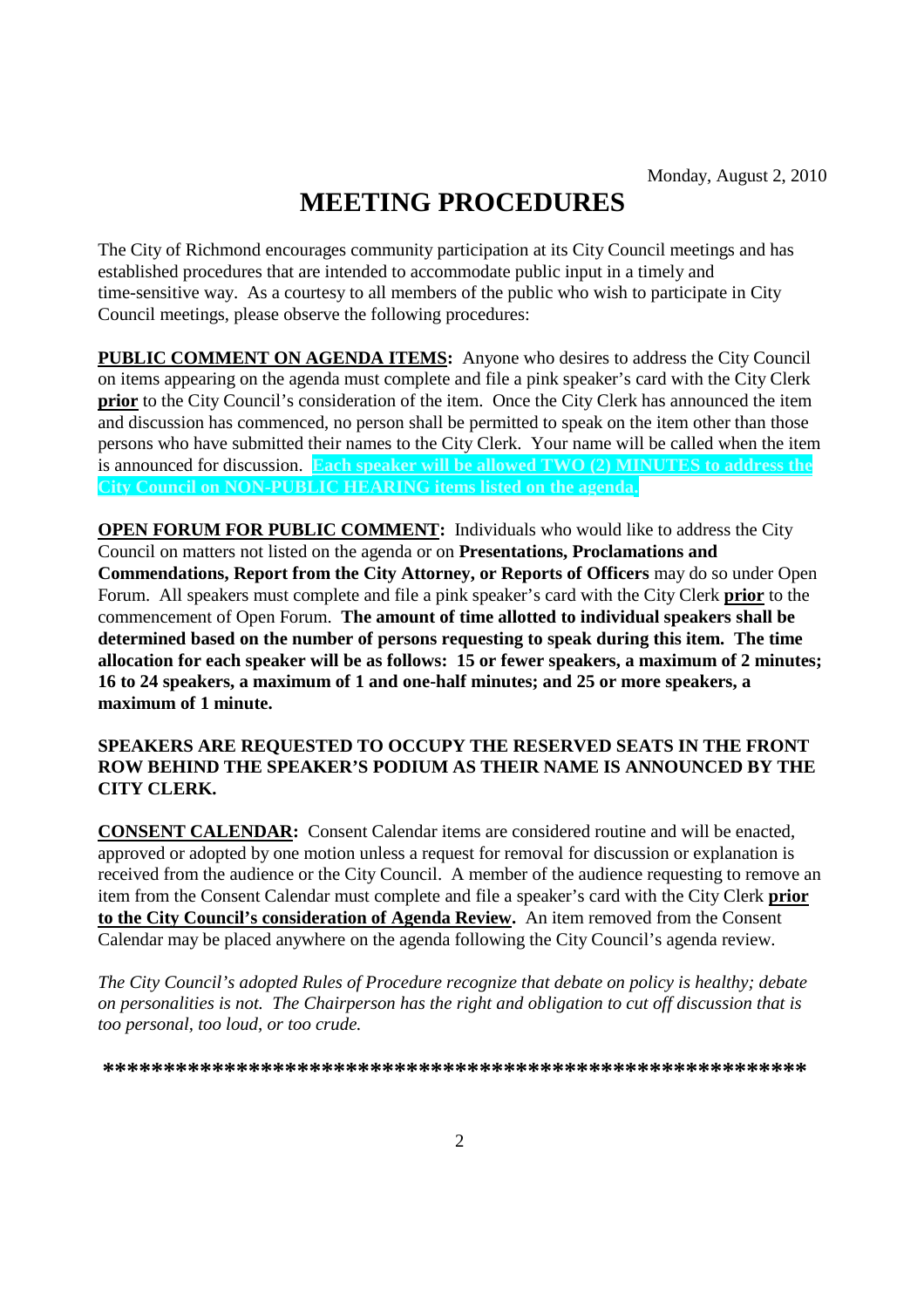# **SPECIAL MEETING OF THE RICHMOND CITY COUNCIL**

2:00 p.m.

- **A. PLEDGE TO THE FLAG**
- **B. ROLL CALL**
- **C. STATEMENT OF CONFLICT OF INTEREST**
- **D. AGENDA REVIEW**
- **E. OPEN FORUM FOR PUBLIC COMMENT**
- **F. CONSENT CALENDAR**

## **NOTE: Items on this Consent Calendar were not heard or discussed by the City Council at the July 27, 2010, meeting.**

- **F-1.** APPROVE the Office of Neighborhood Safety (ONS) Vendor Services List (VSL) generated from the Request for Qualifications (RFQ) for Vendor Activities and Workshops (Life Skills and Supportive Services) to provide Life Skills and Supportive Services on an on-call basis for fiscal years July 1, 2010, through June 30, 2013, in an amount not to exceed \$200,000 per vendor per fiscal year (This item was reviewed and approved by the Finance Standing Committee at its July 16, 2010, meeting) - Office of Neighborhood Safety (Devone Boggan 620-5421).
- **F-2.** APPROVE the third contract amendment with Neighborhood House of North Richmond to change the scope of work to align with the Expenditure Plan, increase the payment limit by \$196,912 to an amount not to exceed \$223,762, and extend the contract term to March 31, 2012, in order to fund specific activities described in the 2010/2011 Amended North Richmond Waste and Recovery Mitigation Fee Expenditure Plan (This item was reviewed and recommended for approval by the Finance Committee at its July 16, 2010, meeting) - City Manager's Office (Bill Lindsay 620-6512).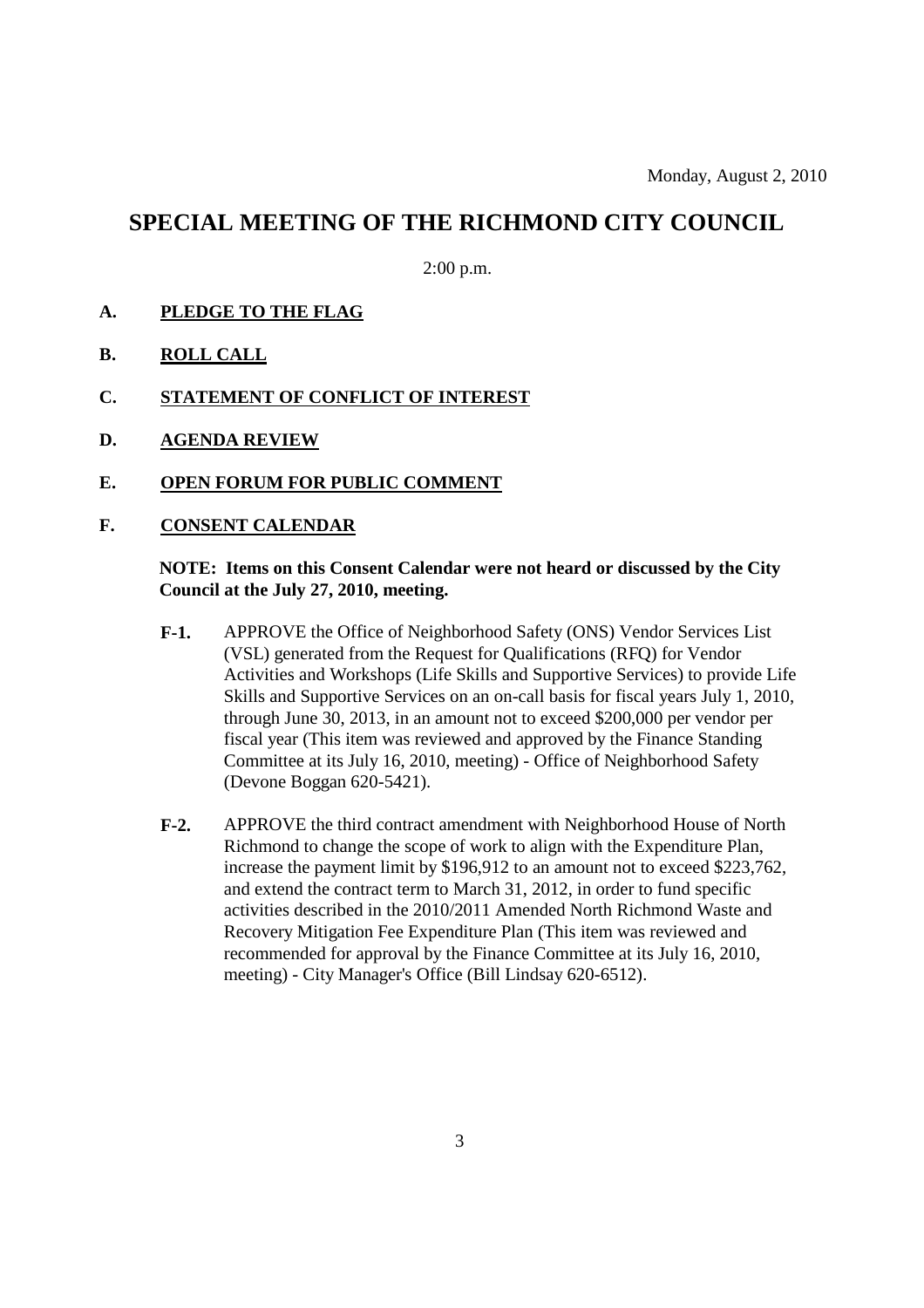- **F-3.** APPROVE a construction contract with W. Bradley Electric Inc. in the amount of \$726,025, with a contingency and reserve not to exceed \$108,000, for the Park Plaza Neighborhood Series Street Light Conversion Project - Engineering Department (Edric Kwan 621-1825/Joel Camacho 621-5482).
- **F-4.** APPROVE a grant award to the Office of Neighborhood Safety (ONS) in the amount of \$382,639 in California Gang Reduction and Intervention Program (CalGRIP III) funding from the California Emergency Management Agency (CalEMA) to confront the issue of gang violence in the City of Richmond (This item was reviewed and recommended for approval by the Finance Standing Committee at its July 16, 2010, meeting) - Office of Neighborhood Safety (Devone Boggan 620-5421).
- **F-5.** APPROVE the activities and expenditures associated with the CalGRIP III Grant Award in the amount of \$382,639, to include the right to negotiation and enter into contracts with the City of San Pablo (\$114,791), City of Richmond's Employment and Training Department (\$66,961), RYSE Inc. (\$114,791), Office of Neighborhood Safety Administrative Cost (\$9,569), and contract services for a Job Development and Placement Specialist (\$76,527) (This item was reviewed and recommended for approval by the Finance Committee at its July 16, 2010, meeting) - Office of Neighborhood Safety (Devone Boggan 620-5421).
- **F-6.** ADOPT an ordinance (second reading) amending Richmond Municipal Code Chapter 11.86 (Bingo Games) to eliminate the restriction on the number of days per week that an organization may conduct bingo games and to ensure that all charitable bingo gaming is conducted in a manner that preserves the public safety and welfare - City Attorney's Office (Randy Riddle 620-6509).
- **F-7.** APPROVE a term sheet and DIRECT the city attorney to prepare, and the city manager to execute, a lease with Contra Costa County and a sublease with Solar Richmond consistent with the approved term sheet for 6000 square feet of space at 2730 Maine Avenue, Richmond for use by Solar Richmond as classroom and training space for a term of five-years with an initial expenditure by the city of approximately \$75,000 for tenant improvements to be repaid by Solar Richmond over the term of the lease, and other terms and conditions set forth in the term sheet included in the agenda materials - Mayor McLaughlin 620-6503) and Councilmember Butt (620-6581).